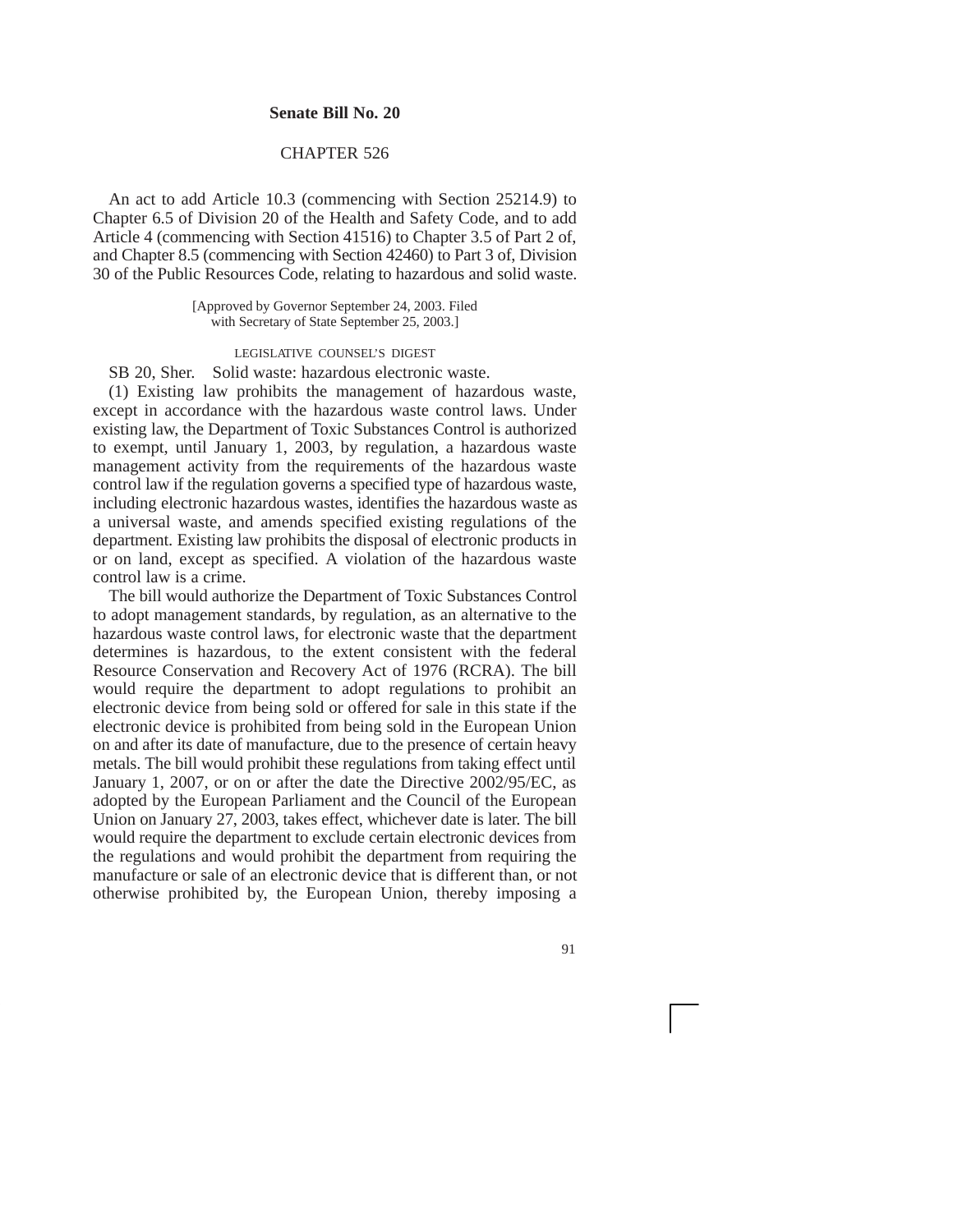state-mandated local program by creating a new crime. The bill would also incorporate the provisions of the Electronic Waste Recycling Act of 2003, as specified below, by reference into the hazardous waste control laws.

(2) Existing law requires the California Integrated Waste Management Board to administer state programs to recycle various specified materials.

This bill would enact the Electronic Waste Recycling Act of 2003. The bill would make it unlawful to sell, on and after July 1, 2004, a covered electronic device in this state to a consumer, as defined, unless the board or department determines that the manufacturer of that device is in compliance with the act. The bill would prohibit the sale of a covered electronic device, after January 1, 2005, that is not labeled, as specified.

The bill would require a retailer selling a covered electronic device in this state to collect an electronic waste recycling fee from the consumer on and after July 1, 2004, and to transmit the fee to the board in accordance with a schedule and procedures that the board would be required to establish. The bill would set the electronic waste recycling fee in an amount according to a specified fee schedule and would require the board, in collaboration with the department, on and after July 1, 2005, and at least once every 2 years thereafter, to review and adjust the electronic waste recycling fee, based on specified factors.

The bill would require each manufacturer of an electronic device who sells the device in this state, by July 1, 2005, and at least once annually thereafter, to submit a report to the board on the number of electronic devices sold by the manufacturer in this state during the previous calendar year and other information regarding certain specified materials in those devices. A manufacturer would also be required to make information available to consumers that describes where and how to return, recycle, and dispose of the electronic device and opportunities and locations for the collection or return of the device, through specified means.

The bill would impose civil liability for violations of specified provisions.

The bill would require the board, in collaboration with the department, to convene an electronic waste working group to define environmental purchasing criteria, by July 1, 2005, that may be used by state agencies. The bill would also require the board to annually establish and update, as necessary, statewide electronic waste recycling goals.

The bill would require the board and the department to deposit the fees and fines collected under the act in the Electronic Waste Recovery and Recycling Account, which the bill would create in the Integrated Waste Management Fund in the State Treasury.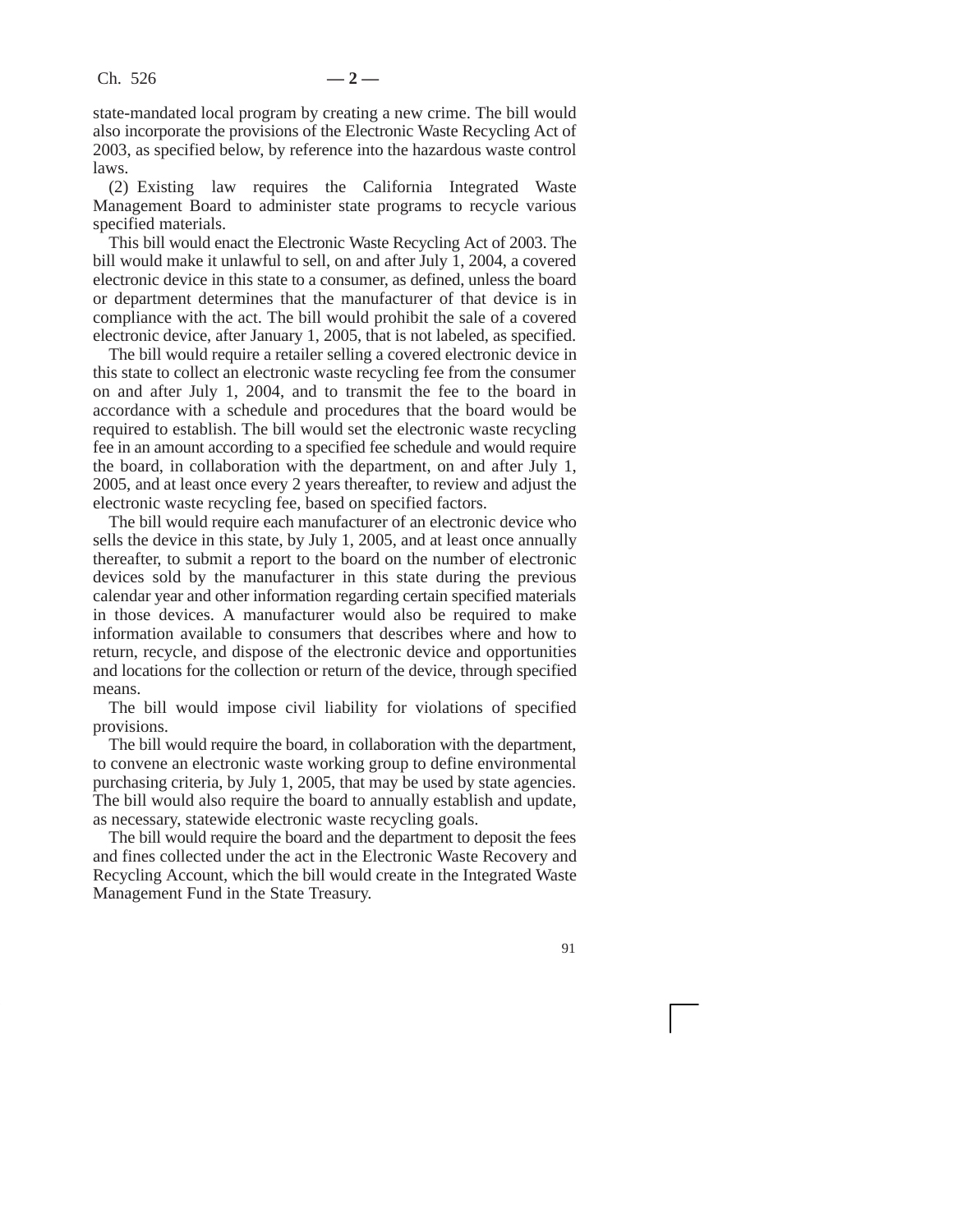This bill would authorize the board and the department to expend the moneys deposited in the account, upon appropriation by the Legislature, to make electronic waste recovery payments to authorized collectors, to make electronic waste recycling payments to covered electronic waste recyclers, and to administer the act, and provisions regulating covered electronic devices. The bill would also allow the expenditure of not more than 1% of the funds in the account to establish public information programs on recycling of hazardous electronic devices.

The bill would require the board, in collaboration with the department, to establish on July 1, 2004, and on July 1 every 2 years thereafter, an electronic waste recovery payment schedule to cover the net cost of an authorized collector in operating a free and convenient system for collecting, consolidating and transporting covered electronic wastes generated in this state and would require the board to make those payments to authorized collectors or to a covered electronic waste recycler for payment to an authorized collector. The bill would also require the board to establish an electronic waste recycling payment schedule to cover an e-waste recycler's net cost of receiving, processing, and recycling covered electronic waste from an authorized collector and would require the board to make those payments to covered electronic waste recyclers. The bill would allow a recycler to receive these payments only if the recycler meets specified eligibility requirements regarding the recycler's facilities. The bill would authorize the board and the department to adopt regulations to implement the bill and would authorize these regulations to be adopted as emergency regulations, as specified.

The bill would require any person who intends to export electronic waste to a foreign destination to comply with specified notification requirements and to demonstrate, among other things, that the handling of the exported electronic waste within the country of destination would meet certain standards adopted by the Organization for Economic Co-operation and Development.

Since the bill would incorporate the provisions of this act into the hazardous waste control laws, a violation of which is a crime, the bill would impose a state-mandated local program by creating new crimes.

(3) Existing law, the California Integrated Waste Management Act of 1989, requires the county or regional agency integrated waste management plan that a county or regional agency is required to submit to the board to contain a household hazardous waste element.

This bill would require, on and after January 1, 2004, that when a county or regional agency revises the county or regional integrated waste management plan and its elements, the city household hazardous waste element and county household hazardous waste element would be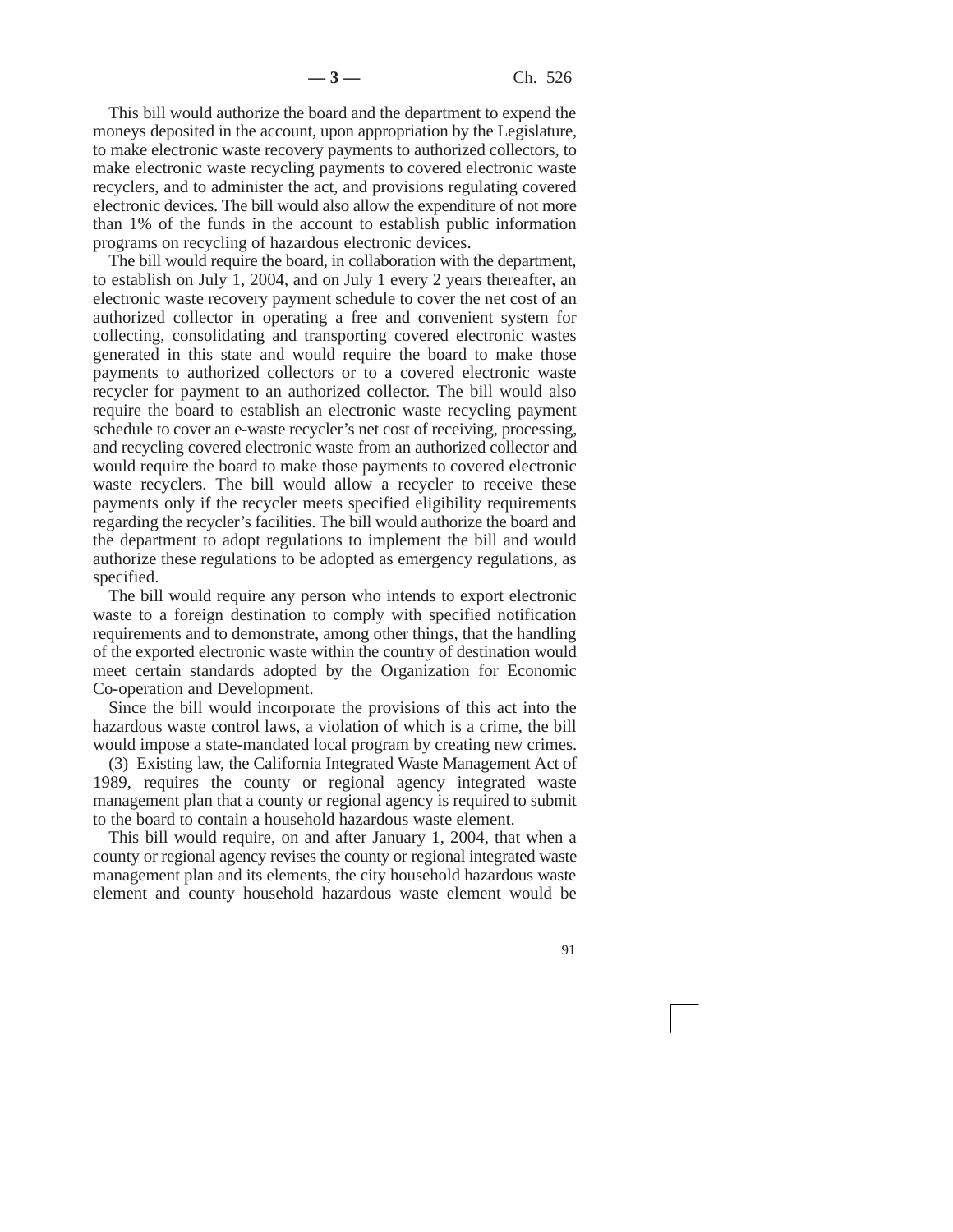required to identify those actions the city, county, or regional agency is taking to promote the collection, consolidation, recovery, and recycling of covered electronic waste, thereby creating a state-mandated local program by imposing new duties upon local agencies.

(4) This bill would provide that its provisions are severable.

(5) The California Constitution requires the state to reimburse local agencies and school districts for certain costs mandated by the state. Statutory provisions establish procedures for making that reimbursement.

This bill would provide that no reimbursement is required by this act for specified reasons.

# *The people of the State of California do enact as follows:*

SECTION 1. The Legislature finds and declares all of the following: (a) Electronic waste represents one of the fastest growing and hazardous components of California's waste stream.

(b) According to the United States Environmental Protection Agency, more than 4.3 million tons of appliances and consumer electronics were discarded in 1999.

(c) Due to the presence of toxic lead, mercury, or other hazardous or potentially hazardous materials in electronic waste, this waste poses a particular threat to public health and the environment when improperly discarded.

(d) A study conducted by the California Integrated Waste Management Board estimates that California households currently have more than 6,000,000 obsolete computer monitors and television sets ''stockpiled'' in their homes.

(e) A study for the National Safety Council projects that more than 10,000 computers and televisions become obsolete in California every day. The study further projects that three-quarters of all computers ever purchased in the United States remain stockpiled in storerooms, attics, garages, or basements.

(f) It is estimated that only 20 percent of obsolete computers and televisions are currently recovered for recycling.

(g) Electronic waste recovered for recycling, including devices from California public agencies, has been found to have been illegally handled and discarded in developing countries, posing a significant threat to public health, worker safety, and the environment in those countries.

(h) The collection, handling, and management of electronic waste that is currently recovered represents a costly and growing problem for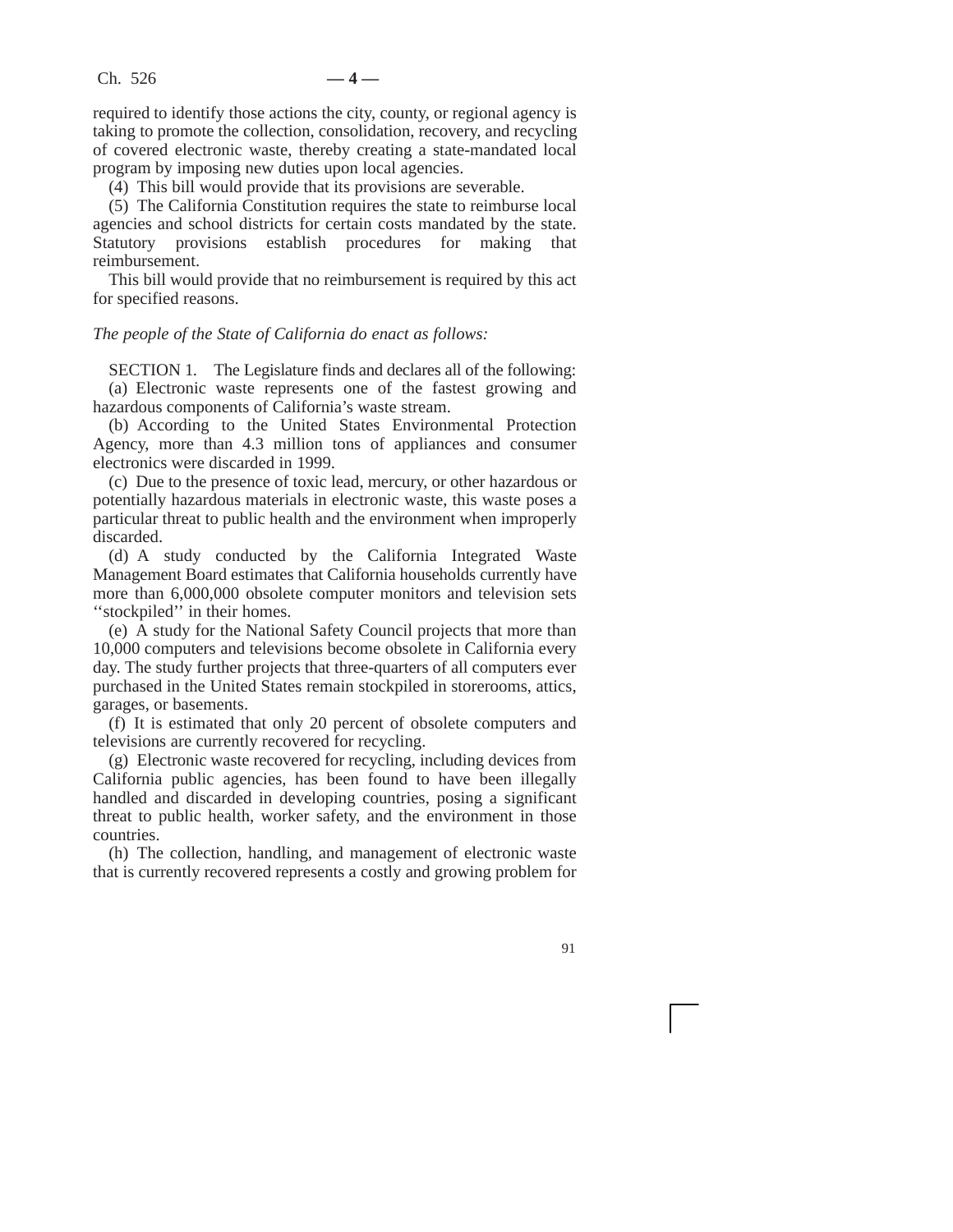local governments and nonprofit organizations, including Goodwill Industries and the Salvation Army.

(i) The high technology sector represents a vital and important part of California's economy.

(j) The system to reduce and recycle electronic waste established pursuant to this act should establish strict and enforceable requirements on all regulated entities while being cost-effective and providing flexibility to take advantage of the innovation of the high technology sector.

(k) The system should also ensure that the state will impose compliance obligations uniformly on all regulated entities to ensure that companies accepting their responsibilities are not penalized by the potential noncompliance of other companies.

(*l*) The system should also be scalable to national, international, and global systems to take into account obligations that may be imposed on manufacturers of hazardous electronic devices beyond those imposed under this act.

(m) The system should ensure that economically viable and sustainable markets are developed and supported for recovered materials and components in order to conserve resources and maximize business and employment opportunities within California.

(n) The Governor has requested that the Legislature enact legislation in 2003 challenging industries to assume greater responsibility for the recycling and disposal of electronic waste, stating that ''California needs a comprehensive and innovative state law that partners with product manufacturers, establishes recycling targets, and provides for the safe recycling and disposal of electronic wastes.'' The Governor further expressed support for a system that ''provides incentives to design products that are less toxic and more recyclable.''

SEC. 2. Article 10.3 (commencing with Section 25214.9) is added to Chapter 6.5 of Division 20 of the Health and Safety Code, to read:

## Article 10.3. Electronic Waste

25214.9. (a) The requirements and other provisions of Chapter 8.5 (commencing with Section 42460) of Part 3 of Division 30 of the Public Resources Code are incorporated by reference as requirements and provisions of this chapter.

(b) To the extent consistent with the federal act, the department may, by regulation, establish management standards as an alternative to one or more of the standards in this chapter, for any specified activity that involves the management of an electronic waste.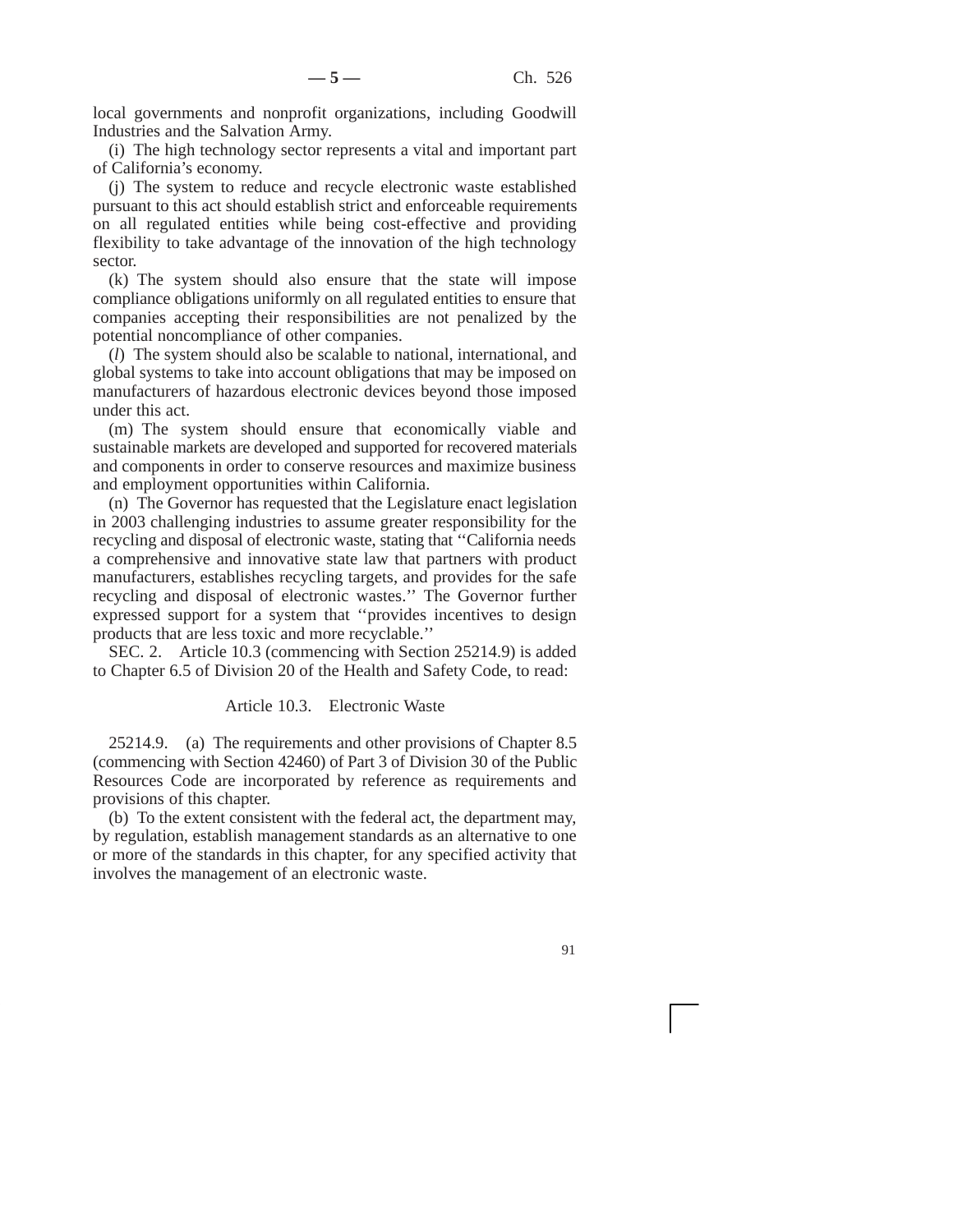25214.10. (a) For purposes of this section ''electronic device'' has the same meaning as a ''covered electronic device'', as defined in subdivision (g) of Section 42463 of Public Resources Code.

(b) The department shall adopt regulations, in accordance with this section, that prohibit an electronic device from being sold or offered for sale in this state if the electronic device is prohibited from being sold or offered for sale in the European Union on and after its date of manufacture, to the extent that Directive 2002/95/EC, adopted by the European Parliament and the Council of the European Union on January 27, 2003, prohibits that sale due to the presence of certain heavy metals.

(c) The regulations adopted pursuant to subdivision (a) shall take effect January 1, 2007, or on or after the date the Directive 2002/95/EC, adopted by the European Parliament and the Council of the European Union on January 27, 2003, takes effect, whichever date is later.

(d) The department shall exclude, from the regulations adopted pursuant to this section, the sale of an electronic device that contains a substance that is used to comply with the consumer, health, or safety requirements that are required by the Underwriters Laboratories, the federal government, or the state.

(e) In adopting regulations pursuant to this section, the department may not require the manufacture or sale of any electronic device that is different than, or otherwise not prohibited by, the European Union under Directive 2002/95/EC, adopted by the European Parliament and the Council of the European Union on January 27, 2003.

(f) The department may not adopt any regulations pursuant to this section that impose any requirements or conditions that are in addition to, or more stringent than, the requirements and conditions expressly authorized by this section.

SEC. 3. Article 4 (commencing with Section 41516) is added to Chapter 3.5 of Part 2 of Division 30 of the Public Resources Code, to read:

#### Article 4. Covered Electronic Waste

41516. (a) For purposes of this article, ''covered electronic waste'' has the same meaning as defined in subdivision (g) of Section 42463.

(b) On and after January 1, 2004, when a county or regional agency revises the countywide or regional integrated waste management plan and its elements pursuant to Section 41770, the city household hazardous waste element and county household hazardous waste element in the plan shall identify those actions the city, county, or regional agency is taking to promote the collection, consolidation, recovery, and recycling of covered electronic waste.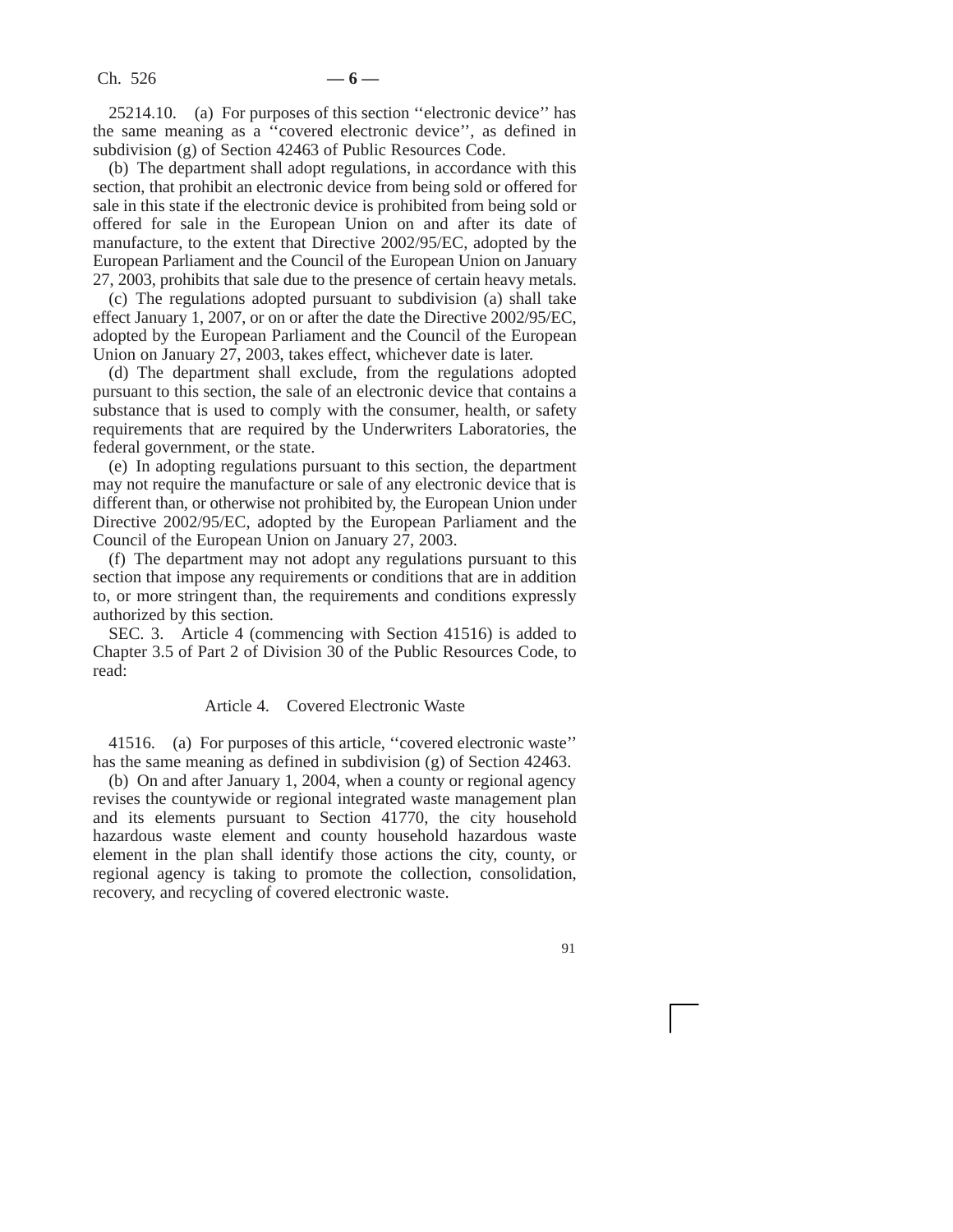SEC. 5. Chapter 8.5 (commencing with Section 42460) is added to Part 3 of Division 30 of the Public Resources Code, to read:

#### CHAPTER 8.5. ELECTRONIC WASTE RECYCLING

# Article 1. General Provisions

42460. This act shall be known, and may be cited, as the Electronic Waste Recycling Act of 2003.

42461. The Legislature finds and declares all of the following:

(a) The purpose of this chapter is to enact a comprehensive and innovative system for the reuse, recycling, and proper and legal disposal of covered electronic devices, and to provide incentives to design electronic devices that are less toxic, more recyclable, and that use recycled materials.

(b) It is the further purpose of this chapter to enact a law that establishes a program that is cost free and convenient for consumers and the public to return, recycle, and ensure the safe and environmentally-sound disposal of covered electronic devices.

(c) It is the intent of the Legislature that the cost associated with the handling, recycling, and disposal of covered electronic devices is the responsibility of the producers and consumers of covered electronic devices, and not local government or their service providers, state government, or taxpayers.

(d) In order to reduce the likelihood of illegal disposal of these hazardous materials, it is the intent of this chapter to ensure that any cost associated with the proper management of covered electronic devices be internalized by the producers and consumers of covered electronic devices at or before the point of purchase, and not at the point of discard.

(e) Manufacturers of covered electronic devices, in working to achieve the goals and objectives of this chapter, should have the flexibility to partner with each other and with those public sector entities and business enterprises that currently provide collection and processing services to develop and promote a safe and effective covered electronic device recycling system for California.

(f) The producers of electronic products, components, and devices should reduce and, to the extent feasible, ultimately phase out the use of hazardous materials in those products.

(g) Electronic products, components, and devices, to the greatest extent feasible, should be designed for extended life, repair, and reuse.

(h) The purpose of the Hazardous Electronic Waste Recycling Act is to provide sufficient funding for the safe, cost-free, and convenient collection and recycling of 100 percent of the covered electronic waste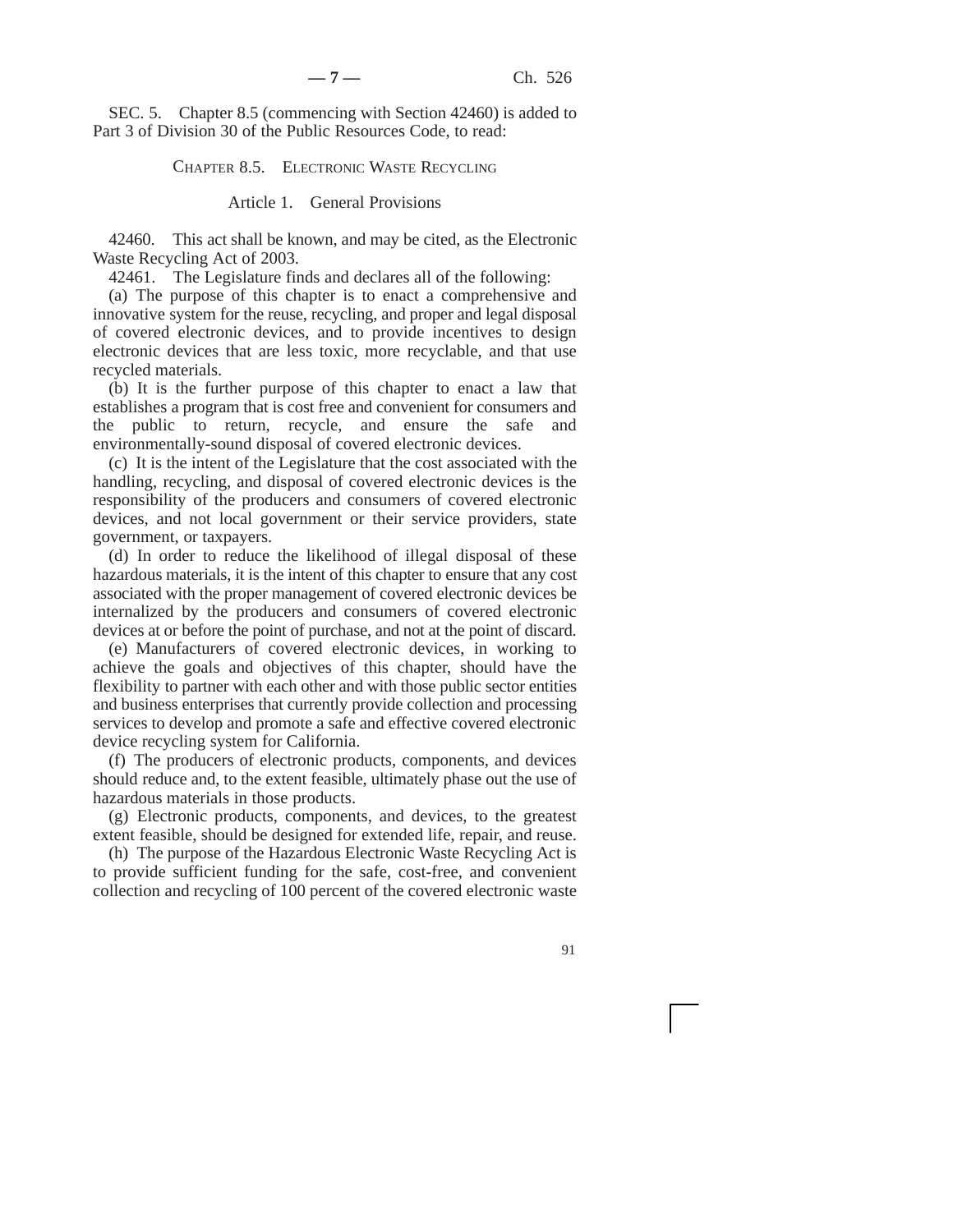discarded or offered for recycling in the state, to eliminate electronic waste stockpiles and legacy devices by December 31, 2007, to end the illegal disposal of covered electronic devices, to establish manufacturer responsibility for reporting to the board on the manufacturer's efforts to phase out hazardous materials in electronic devices and increase the use of recycled materials, and to ensure that electronic devices sold in the state do not violate the regulations adopted by the Department of Toxic Substances Control pursuant to Section 25214.10 of the Health and Safety Code.

## Article 2. Definitions

42463. For the purposes of this chapter, the following terms have the following meanings, unless the context clearly requires otherwise:

(a) ''Account'' means the Electronic Waste Recovery and Recycling Account created in the Integrated Waste Management Fund under Section 42476.

(b) ''Authorized collector'' means any of the following:

(1) A city, county or district that collects covered electronic devices.

(2) A person or entity that is required or authorized by a city, county, or district to collect covered electronic devices pursuant to the terms of a contract, license, permit, or other written authorization.

(3) A nonprofit organization that collects or accepts covered electronic devices.

(4) A manufacturer or agent of the manufacturer that collects, consolidates, and transports covered electronic devices for recycling from consumers, businesses, institutions, and other generators.

(5) Any entity that collects, handles, consolidates, and transports covered electronic devices and has filed a notification with the department pursuant to Article 7 (commencing with Section 66273.80) of Chapter 23 of Division 4.5 of Title 22 of the California Code of Regulations.

(c) ''Board'' means the California Integrated Waste Management Board.

(d) (1) ''Consumer'' means a purchaser or owner of a covered electronic device. ''Consumer'' also includes a business, corporation, limited partnership, nonprofit organization, or governmental entity, but does not include an entity involved in a wholesale transaction between a distributor and retailer.

(2) (A) ''Consumer'' does not include a manufacturer who purchases specialty or medical electronic equipment that is a covered electronic device.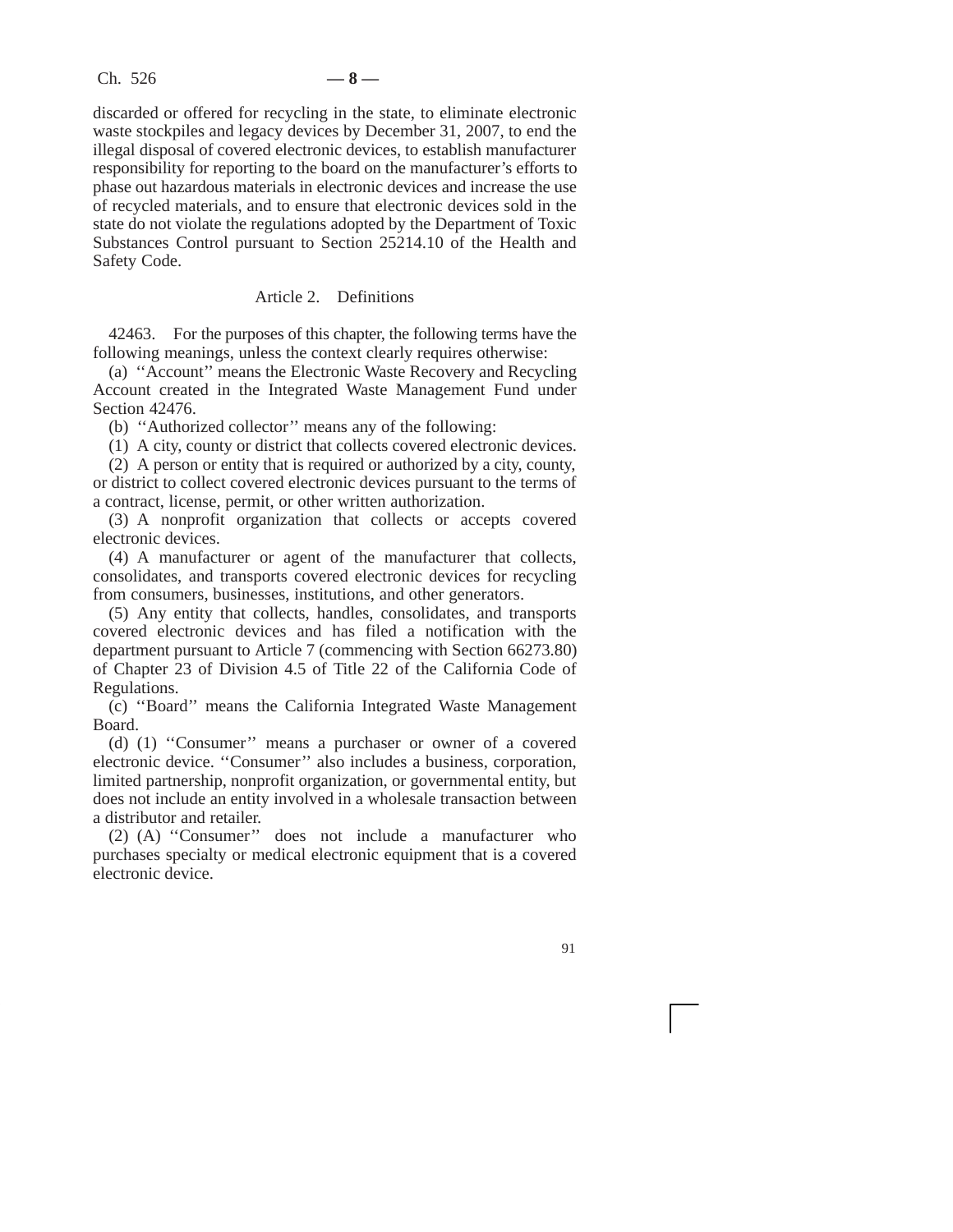(B) For purposes of this paragraph, ''medical electronic equipment'' includes, but is not limited to, radiotherapy equipment, cardiology equipment, dialysis equipment, pulmonary ventilators, nuclear medicine equipment, laboratory equipment for in-vitro diagnosis, analyzers and freezers.

(C) For purposes of this paragraph ''specialty electronic equipment'' includes, but is not limited to, smoke detectors, heating regulators, and thermostats.

(e) ''Department'' means the Department of Toxic Substances Control.

(f) (1) ''Covered electronic device'' means a cathode ray tube, cathode ray tube device, flat panel screen, or any other similar video display device with a screen size that is greater than four inches in size measured diagonally and which the department determines, when discarded or disposed, would be a hazardous waste pursuant to Chapter 6.5 (commencing with Section 25100) of Division 20 of the Health and Safety Code.

(2) ''Covered electronic device'' does not include an automobile or a large piece of commercial or industrial equipment, including, but not limited to, commercial medical equipment, that contains a cathode ray tube, cathode ray tube device, flat panel screen, or other similar video display device that is contained within, and is not separate from, the larger piece of industrial or commercial equipment.

(g) ''Covered electronic waste'' or ''covered e-waste'' means a covered electronic device that is discarded or disposed.

(h) ''Covered electronic waste recycling fee'' or ''covered e-waste recycling fee'' means the fee imposed pursuant to Article 3 (commencing with Section 42464).

(i) ''Covered electronic waste recycler'' or ''covered e-waste recycler'' means any of the following:

(1) A person who engages in the manual or mechanical separation of covered electronic devices to recover components and commodities contained therein for the purpose of reuse or recycling.

(2) A person who changes the physical or chemical composition of a covered electronic device, in accordance with the requirements of Chapter 6.5 (commencing with Section 25100) of Division 20 of the Health and Safety Code and the regulations adopted pursuant to that chapter, by deconstructing, size reduction, crushing, cutting, sawing, compacting, shredding, or refining for purposes of segregating components, for purposes of recovering or recycling those components, and who arranges for the transport of those components to an end user.

(3) A manufacturer who meets any conditions established by this chapter and Chapter 6.5 (commencing with Section 25100) of Division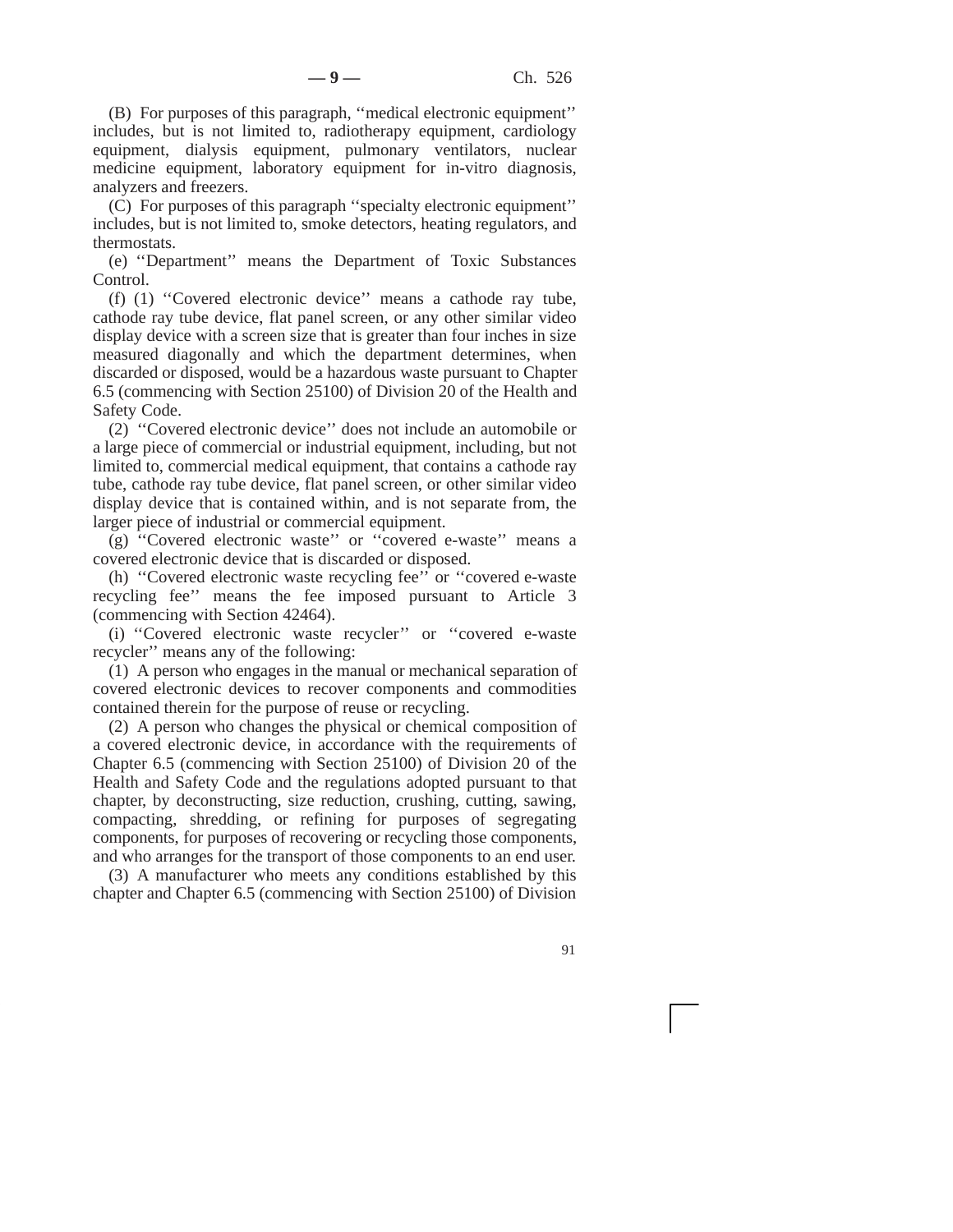20 of the Health and Safety Code for the collection or recycling of covered electronic waste.

(j) ''Electronic waste recovery payment'' means an amount established and paid by the board pursuant to Section 42477.

(k) ''Electronic waste recycling payment'' means a payment made by the board to an authorized collector of covered electronic waste pursuant to Section 42477.

(*l*) ''Electronic waste recycling payment'' means an amount established and paid by the board pursuant to Section 42478.

(m) ''Hazardous material'' has the same meaning as defined in Section 25501 of the Health and Safety Code.

(n) ''Manufacturer'' means any of the following:

(A) A person who manufacturers a covered electronic device sold in this state.

(B) A person who sells a covered electronic device in this state under a person's brand name.

(o) ''Retailer'' means a person who sells a covered electronic device in the state to a consumer but who did not manufacture the device. ''Retailer'' includes a manufacturer of a covered electronic device who sells that covered electronic device directly to a consumer through any means, including, but not limited to, transactions conducted through sales outlets, catalogs, or the Internet, or any other, similar electronic means, but does not include a sale that is a wholesale transaction with a distributor or retailer.

(p) (1) ''Sell'' or ''sale'' means any transfer for consideration of title or of the right to use, by lease or sales contract, including, but not limited to, transactions conducted through sales outlets, catalogs, or the Internet, or any other, similar electronic means, but does not include a wholesale transaction with a distributor or a retailer.

(2) For purposes of this subdivision and subdivision (n), ''distributor'' means a person who sells a covered electronic device to a retailer.

Article 3. Covered Electronic Waste Recycling Fee

42464. (a) On and after July 1, 2004, a covered electronic waste recycling fee is hereby imposed upon the first sale in the state of a covered electronic device to a consumer by a retailer.

(b) A retailer that sells a covered electronic device to a consumer shall collect the fee imposed under subdivision (a) for each covered electronic device sold by the retailer in the following amounts:

(1) Six dollars (\$6) for each covered electronic device with a screen size of less than 15 inches measured diagonally.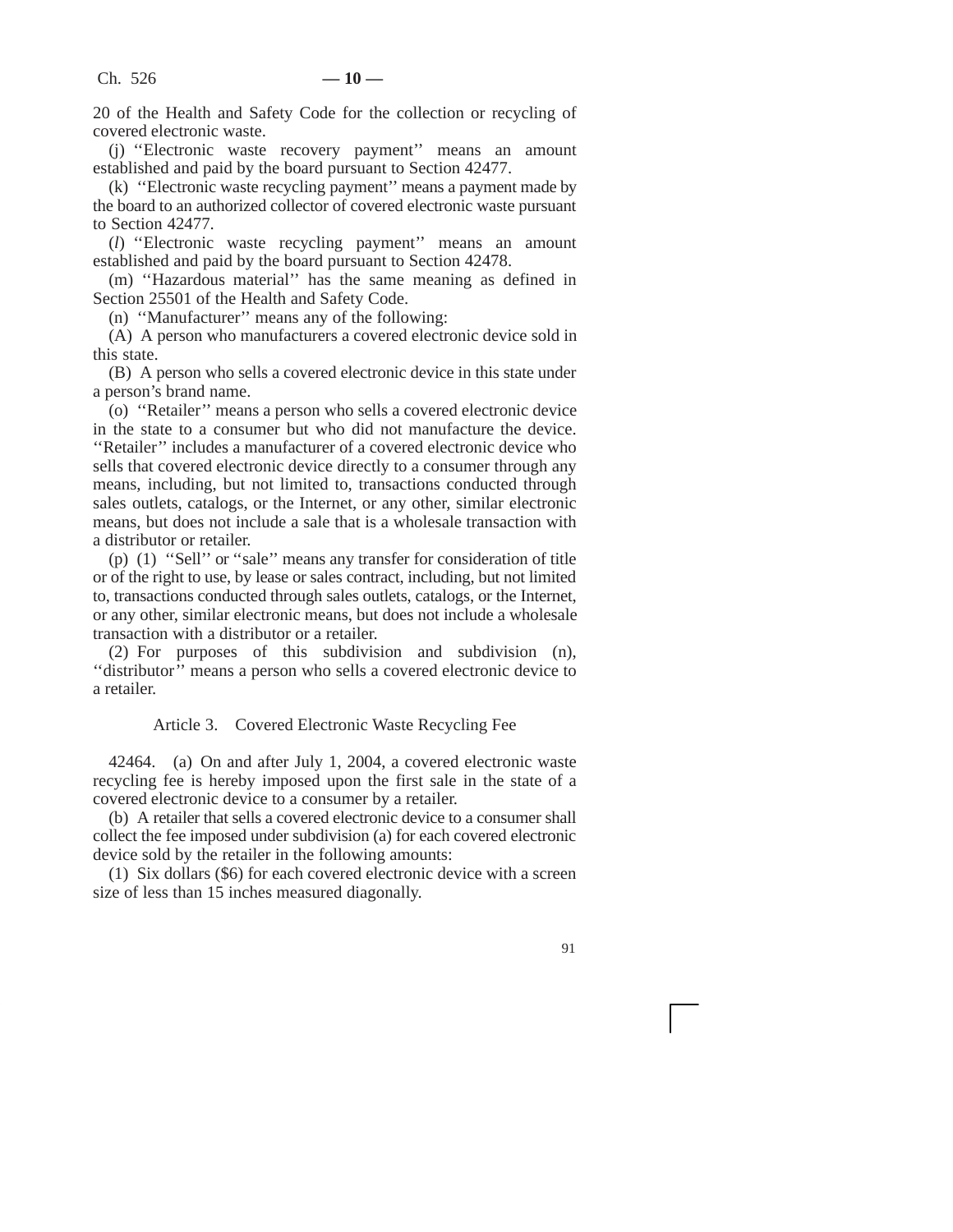(2) Eight dollars (\$8) for each covered electronic device with a screen size greater than or equal to 15 inches but less than 35 inches measured diagonally.

(3) Ten dollars (\$10) for each covered electronic device with a screen size greater than or equal to 35 inches measured diagonally.

(c) The electronic waste recycling fee collected pursuant to this section shall be transmitted to the board in accordance with a schedule and procedure that the board shall establish pursuant to Sections 42475 and 42475.2. The covered electronic waste recycling fees shall be deposited in the account pursuant to Section 42476.

(d) A retailer selling a covered electronic device may retain 3 percent of the covered electronic waste recycling fee as reimbursement for any costs associated with the collection of the fee.

(e) On and after July 1, 2005, and at least once every two years thereafter, the board, in collaboration with the department, shall review, at a public hearing, the covered electronic waste recycling fee and shall make any adjustments to the fee to ensure that there are sufficient revenues in the account to fund the covered electronic waste recycling program established pursuant to this chapter. The board shall base any adjustment of the covered electronic waste recycling fee on the both of following factors:

(1) The sufficiency, and any surplus, of revenues in the account to fund the collection, consolidation, and recycling of 100 percent of the covered electronic waste that is projected to be recycled in the state.

(2) The sufficiency of revenues in the account for the board and the department to administer, enforce, and promote the program established pursuant to this chapter, plus a prudent reserve not to exceed 5 percent of the amount in the account.

42464.2. The board may collect the fees imposed pursuant to this section pursuant to the Fee Collection Procedures Law (Part 30 (commencing with Section 55001) of Division 2 of the Revenue and Taxation Code). The board may contract with the State Board of Equalization or another party for collection of fees due under this section.

# Article 4. Manufacturer Responsibility

42465. On and after July 1, 2004, it shall be unlawful to sell a covered electronic device to a consumer in this state unless the board or department determines that the manufacturer of that covered electronic device demonstrates compliance with this chapter.

42465.1. On and after January 1, 2005, a person may not sell or offer for sale in this state a covered electronic device unless the device is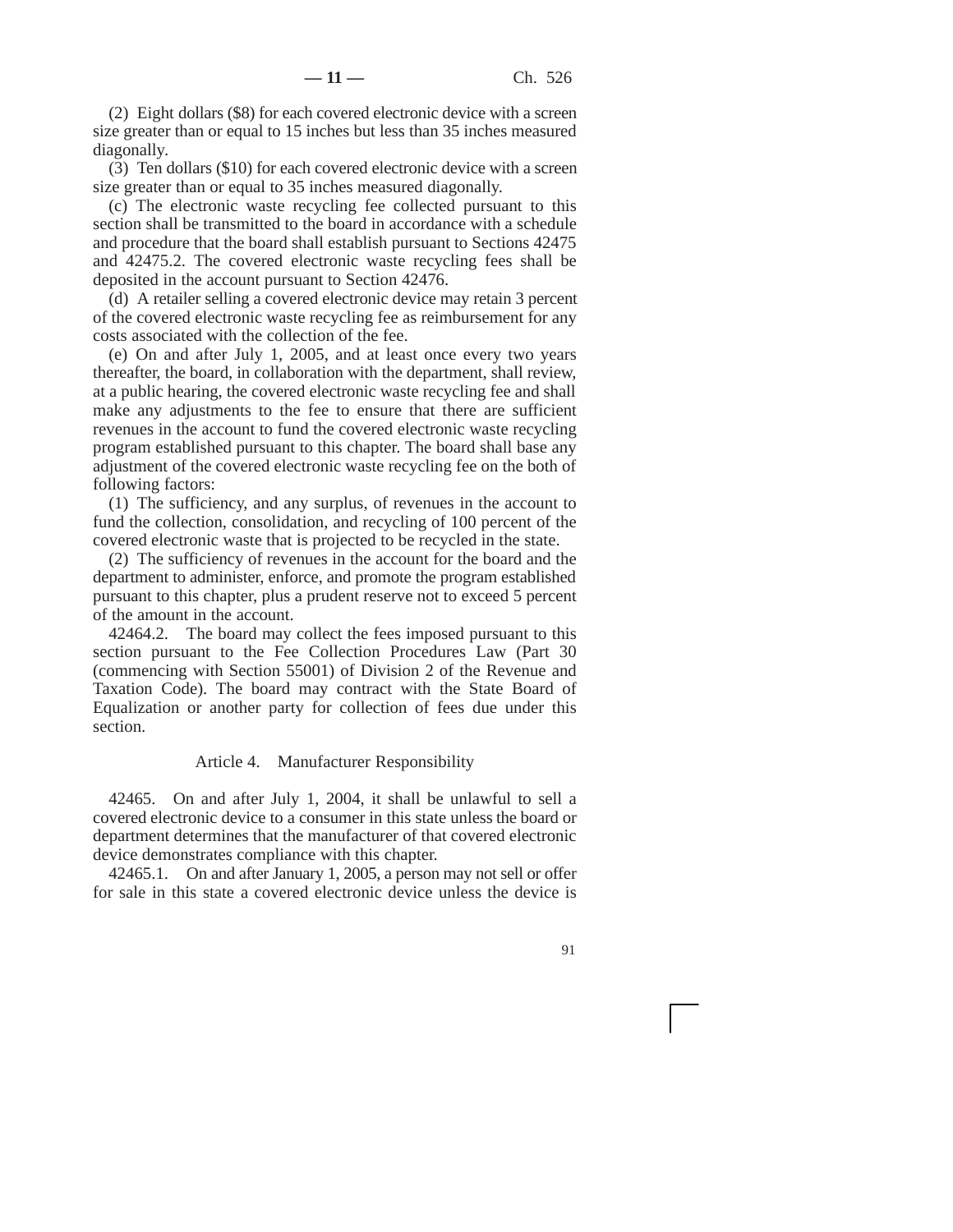labeled with the name of the manufacturer or the manufacturer's brand label, so that it is readily visible.

42465.2. (a) On or before July 1, 2005, and at least once annually thereafter as determined by the board, each manufacturer of a covered electronic device who sells those devices in this state shall do all of the following:

(1) Submit to the board a report that includes all of the following information:

(A) An estimate of the number of covered electronic devices sold by the manufacturer in the state during the previous year.

(B) A baseline or set of baselines that show the total estimated amounts of mercury, cadmium, lead, hexavalent chromium, PBDE's, and PBB's used in covered electronic devices manufactured by the manufacturer in that year and the reduction in the use of those hazardous materials from the previous year.

(C) A baseline or set of baselines that show the total estimated amount of recycled materials contained in covered electronic devices sold by the manufacturer in that year and the increase in the use of those recyclable materials from the previous year.

(D) A baseline or a set of baselines that describe any efforts to design covered electronic devices for recycling and goals and plans for further increasing design for recycling.

(2) Make information available to consumers, that describes where and how to return, recycle, and dispose of the covered electronic device and opportunities and locations for the collection or return of the device, through the use of a toll-free telephone number, Internet Web site, information labeled on the device, information included in the packaging, or information accompanying the sale of covered electronic device.

(b) Any information submitted to the board pursuant to subdivision (a) that is proprietary in nature or a trade secret shall be subject to protection under state laws and regulations governing that information.

42465.3. On or before April 1, 2004, a manufacturer shall inform the retailer if a covered electronic device sold by that manufacturer is subject to the covered electronic waste recycling fee established pursuant to this chapter.

# Article 5. Administration

42472. (a) The imposition of a covered electronic waste recycling fee is a matter of statewide interest and concern and is applicable uniformly throughout the state. A city, county, city and county, or other public agency may not adopt, implement, or enforce an ordinance,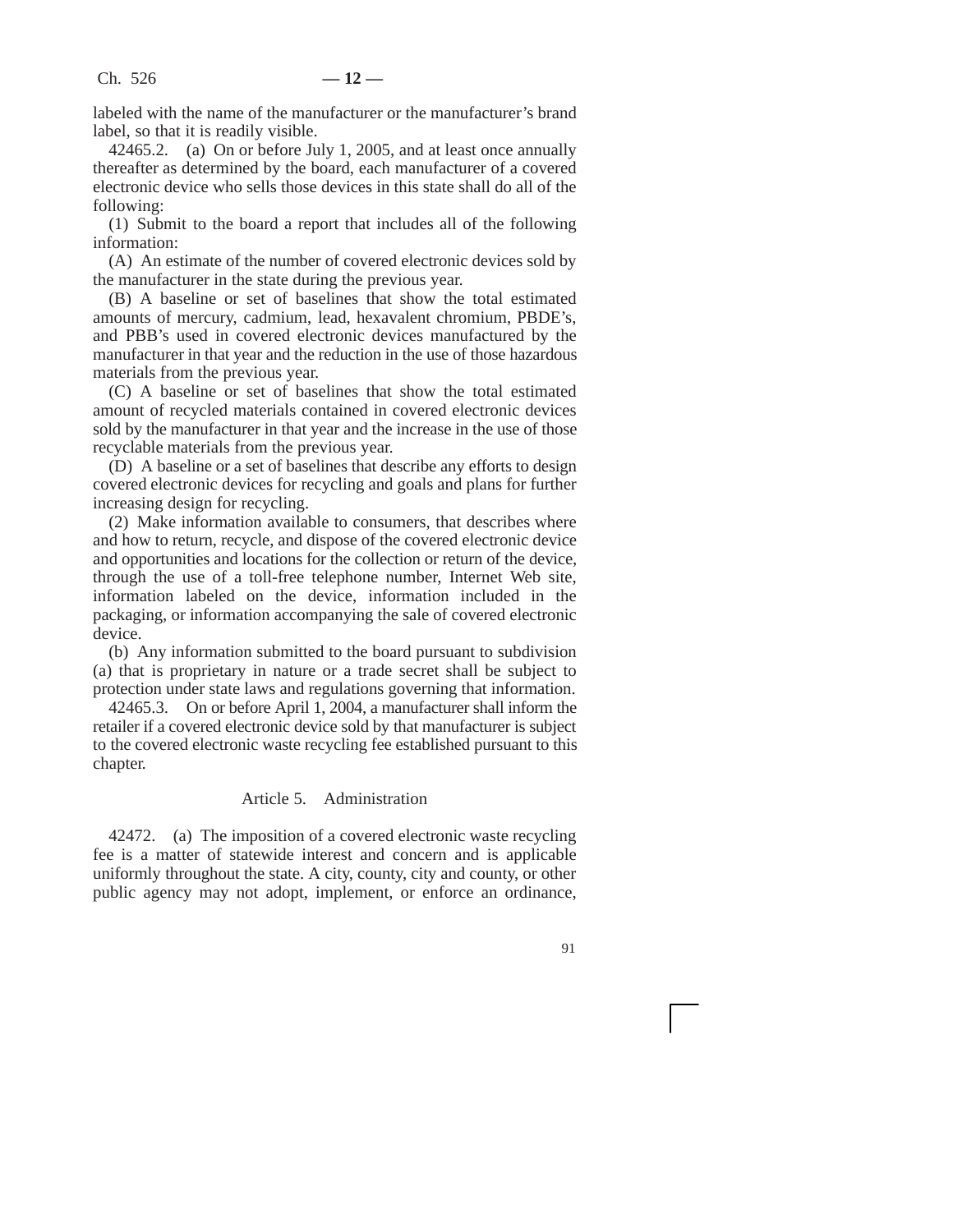resolution, regulation, or rule requiring a consumer, manufacturer, or retailer to recycle covered electronic devices or imposing a covered electronic waste recycling fee upon a manufacturer, retailer, or consumer, unless expressly authorized under this chapter.

(b) Nothing in this section prohibits the adoption, implementation, or enforcement of any local ordinance, resolution, regulation, or rule governing curbside or drop off recycling programs operated by, or pursuant to a contract with, a city, county, city and county, or other public agency, including any action relating to fees for these programs. Nothing in this section shall be construed to affect any contract, franchise, permit, license, or other arrangement regarding the collection or recycling of solid waste or household hazardous waste.

42473. The Legislature declares that the imposition of a covered electronic waste recycling fee would not result in the imposition of a tax within the meaning of Article XIII A of the California Constitution, because the amount and nature of the fee has a fair and reasonable relationship to the adverse environmental burdens imposed by the disposal of covered electronic devices and there is a sufficient nexus between the fee imposed and the use of those fees to support the recycling and reuse of these devices.

42474. (a) Civil liability in an amount of up to two thousand five hundred dollars (\$2,500) per offense may be administratively imposed by the board for each sale of a covered electronic device for which a covered electronic waste recycling fee has not been paid pursuant to Section 42464.

(b) A civil penalty in an amount of up to five thousand dollars (\$5,000) per offense may be imposed by a superior court for each sale of a covered electronic device for which a covered electronic waste recycling fee has not been paid pursuant to Section 42464.

(c) Civil liability in an amount of up to twenty-five thousand dollars (\$25,000) may be administratively imposed by the board against manufacturers for failure to comply with this chapter, except as otherwise provided in subdivision (a).

42474.5. This chapter and all regulations adopted pursuant to this chapter may be enforced by the department pursuant to Chapter 6.5 (commencing with Section 25100) of Division 20 of the Health and Safety Code.

42475. (a) The board shall administer this chapter in consultation with the department.

(b) The board may adopt any regulations pursuant to Chapter 3.5 (commencing with Section 11340) of Part 1 of Division 3 of Title 2 of the Government Code that are necessary to implement this chapter.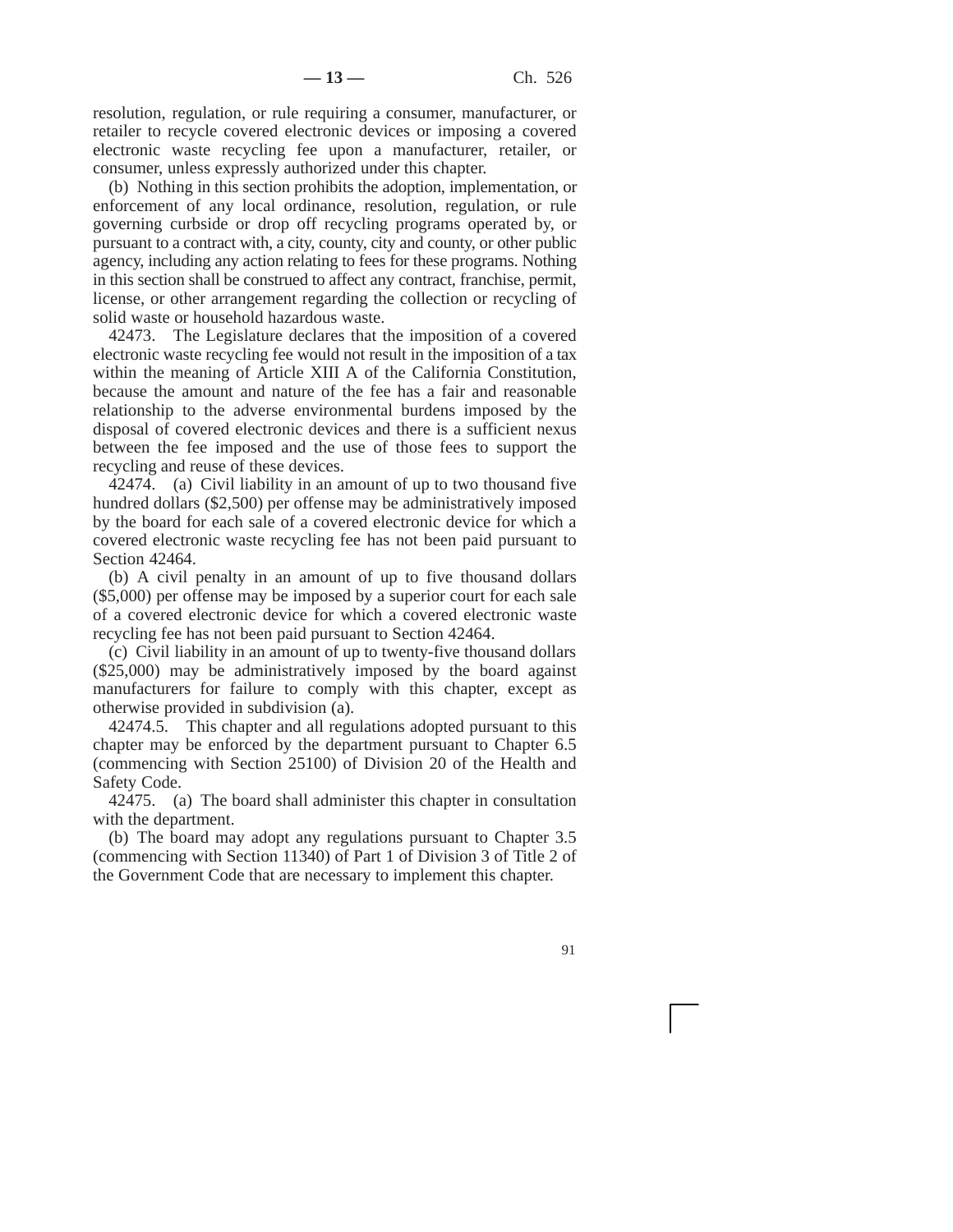(c) The board shall adopt regulations pursuant to Chapter 3.5 (commencing with Section 11340) of Part 1 of Division 3 of Title 2 of the Government Code that ensure the protection of any proprietary information submitted to the board by a manufacturer of covered electronic devices.

(d) The board and the department may prepare, publish, or issue any materials that the board determines to be necessary for the dissemination of information concerning the activities of the board under this chapter.

(e) In carrying out this chapter, the board and the department may solicit and use any and all expertise available in other state agencies, including, but not limited to, the department, the Department of Conservation, and the State Board of Equalization.

42475.1. The board and department may adopt regulations pursuant to Chapter 3.5 (commencing with Section 11340) of Part 1 of Division 3 of Title 2 of the Government Code that are necessary to implement this chapter, and any other regulations that the board and the department determines are necessary to implement the provisions of this chapter in a manner that is enforceable.

42475.2. (a) The board and the department may adopt regulations to implement this chapter as emergency regulations.

(b) The emergency regulations adopted pursuant to this chapter shall be adopted by the board and the department in accordance with Chapter 3.5 (commencing with Section 11340) of Part 1 of Division 3 of Title 2 of the Government Code, and for the purposes of that chapter, including Section 11349.6 of the Government Code, the adoption of these regulations is an emergency and shall be considered by the Office of Administrative Law as necessary for the immediate preservation of the public peace, health, and safety, and general welfare. Notwithstanding Chapter 3.5 (commencing with Section 11340) of Part 1 of Division 3 of Title 2 of the Government Code, any emergency regulations adopted by the department pursuant to this section shall be filed with, but not be repealed by, the Office of Administrative Law and shall remain in effect for a period of two years or until revised by the department or the board, whichever occurs sooner.

42475.3. The board in collaboration with the department shall convene a covered electronic waste working group comprised of representatives from manufacturers of covered electronic devices and other interested parties to develop and, by July 1, 2005, advise the board and the State and Consumer Services Agency on environmental purchasing criteria that may be used by state agencies to identify covered electronic devices with reduced environmental impacts. In defining criteria, the group shall consider the environmental impacts of products over their entire life cycle, as well as tradeoffs in other product attributes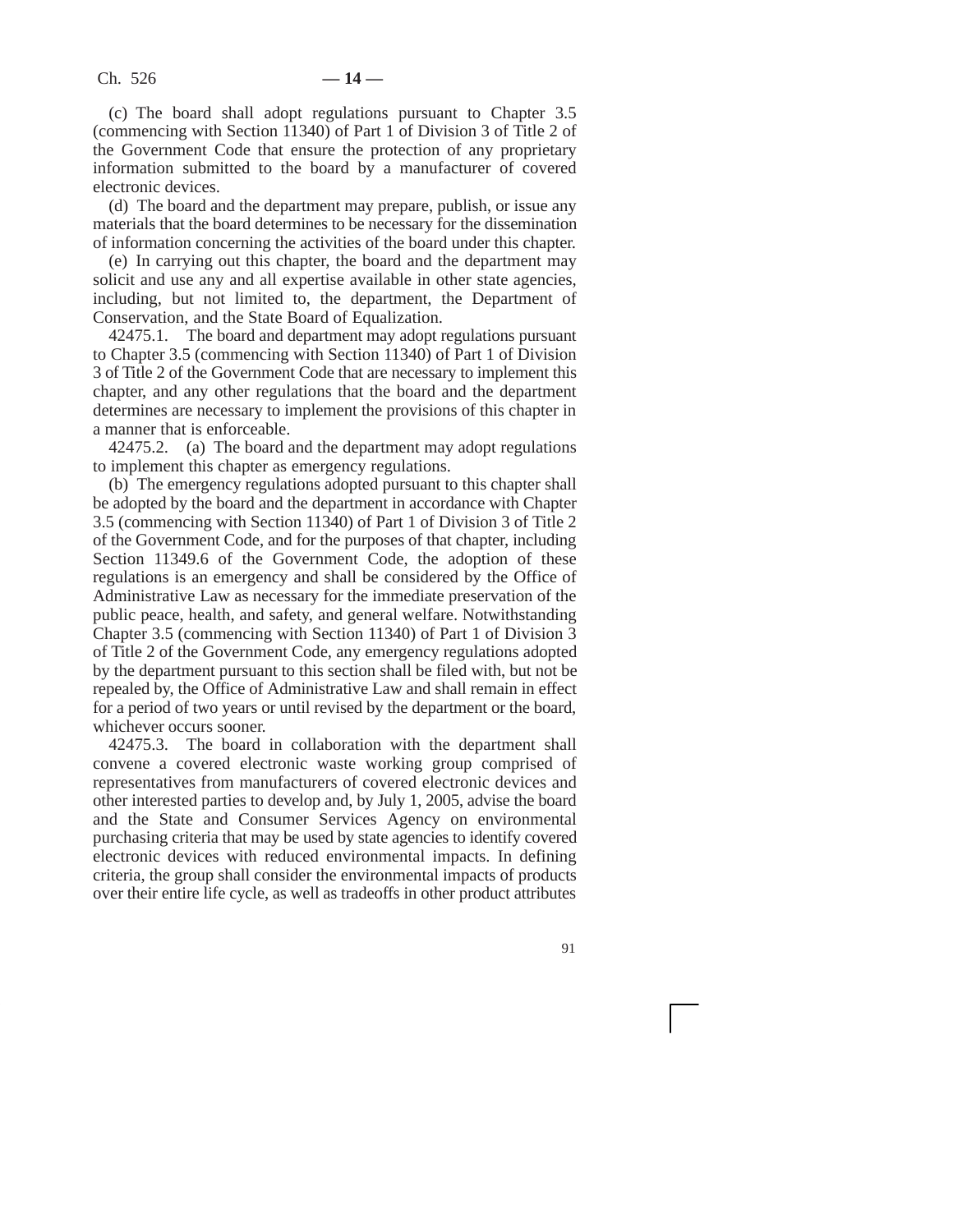such as safety, product functionality, and cost. The group shall also consider any federal product evaluation or rating system, or market based system to promote the development and sale of environmentally conscious products.

42475.4. (a) The board shall annually establish, and update as necessary, statewide recycling goals for covered electronic waste. In implementing this section, the board shall do all of the following:

(1) Post on its Web site information on the amount of covered electronic devices sold in the state in the previous year as reported to the board.

(2) Post on its Web site information on the amount of covered electronic waste recycled in the state in the previous year as reported to the board.

(3) Develop and adopt recycling goals, with input from manufacturers, retailers, covered electronic waste recyclers, and collectors, that reflect projections of covered electronic device sales, rates of obsolescence, and stockpiles.

(b) Nothing in this section authorizes the board to establish any recycling rates or dates by which a manufacturer of covered electronic devices shall comply with this chapter, or to impose any other recycling goal or target on a manufacturer of those devices.

# Article 6. Financial Provisions

42476. (a) The board and the department shall deposit all fees or fines collected under this chapter into the Electronic Waste Recovery and Recycling Account, which is hereby created in the Integrated Waste Management Fund. The funds in the Electronic Waste Recovery and Recycling Account may be expended by the board and department, upon appropriation by the Legislature, for the following purposes:

(1) To make electronic waste recovery payments to an authorized collector of covered electronic waste pursuant to Section 42479.

(2) To make electronic waste recycling payments to covered electronic waste recyclers of covered electronic waste pursuant to Section 42479.

(3) To provide for costs of the board and the department to administer this chapter.

(4) To provide funding to the department to implement and enforce Chapter 6.5 (commencing with Section 25100) of Division 20 of the Health and Safety Code, as that chapter relates to covered electronic devices, and any regulations adopted by the department pursuant to that chapter.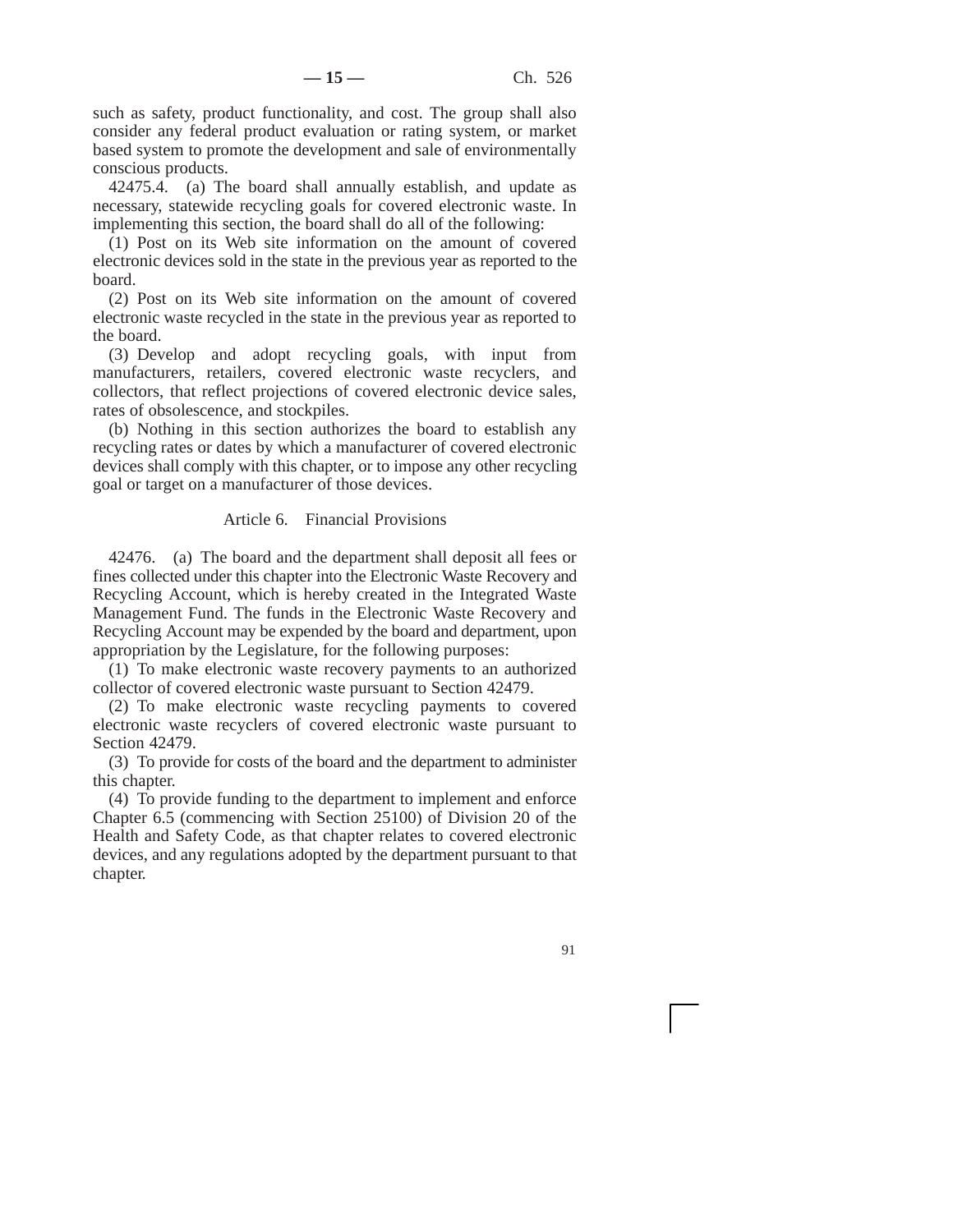(b) Notwithstanding Section 16475 of the Government Code, any interest earned upon funds in the Electronic Waste Recovery and Recycling Account shall be deposited in that account for expenditure pursuant to this chapter.

(c) Not more than 1 percent of the funds annually deposited in the Electronic Waste Recovery and Recycling Account shall be expended for the purposes of establishing the public information program to educate the public in the hazards of improper covered electronic device storage and disposal and on the opportunities to recycle covered electronic devices.

(d) The board may not provide any payment for covered electronic devices unless the materials will be handled in compliance with all statutes and regulations regarding the export of hazardous wastes. No payment may be made for covered electronic devices exported to any country where the export import of hazardous waste is prohibited.

(e) The board may not provide any payment for covered electronic waste unless the materials are handled in compliance with all statutes and regulations regarding the export of hazardous wastes, including, but not limited to, Section 42476.5.

42476.5. Except as provided in Section 42476.6, any person who intends to export covered electronic waste to a foreign destination shall comply with all of the following at least 60 days prior to export:

(a) Notify the department of the destination, contents, and volume of covered electronic waste to be exported.

(b) Demonstrate that the importation of covered electronic waste is not prohibited by any applicable law or regulation of the country of destination and that any import is conducted in accordance with all applicable laws. As part of this demonstration, required import and operating licenses shall be forwarded to the department.

(c) Demonstrate that the exportation of covered electronic waste is conducted only in accordance with applicable international law.

(d) Demonstrate that the management of the exported covered electronic waste will be handled within the country of destination in accordance with applicable rules, standards, and requirements adopted by the Organization for Economic Co-operation and Development for the environmentally sound management of electronic waste.

(e) Demonstrate that the covered electronic waste is being exported for the purpose of reuse or recycling.

42476.6. Section 42476.5 does not apply to a component part of a covered electronic device that is exported to an authorized collector or recycler and that is reused or recycled into a new electronic component.

42477. On July 1, 2004, and on July 1 every two years thereafter, the board in collaboration with the department shall establish an electronic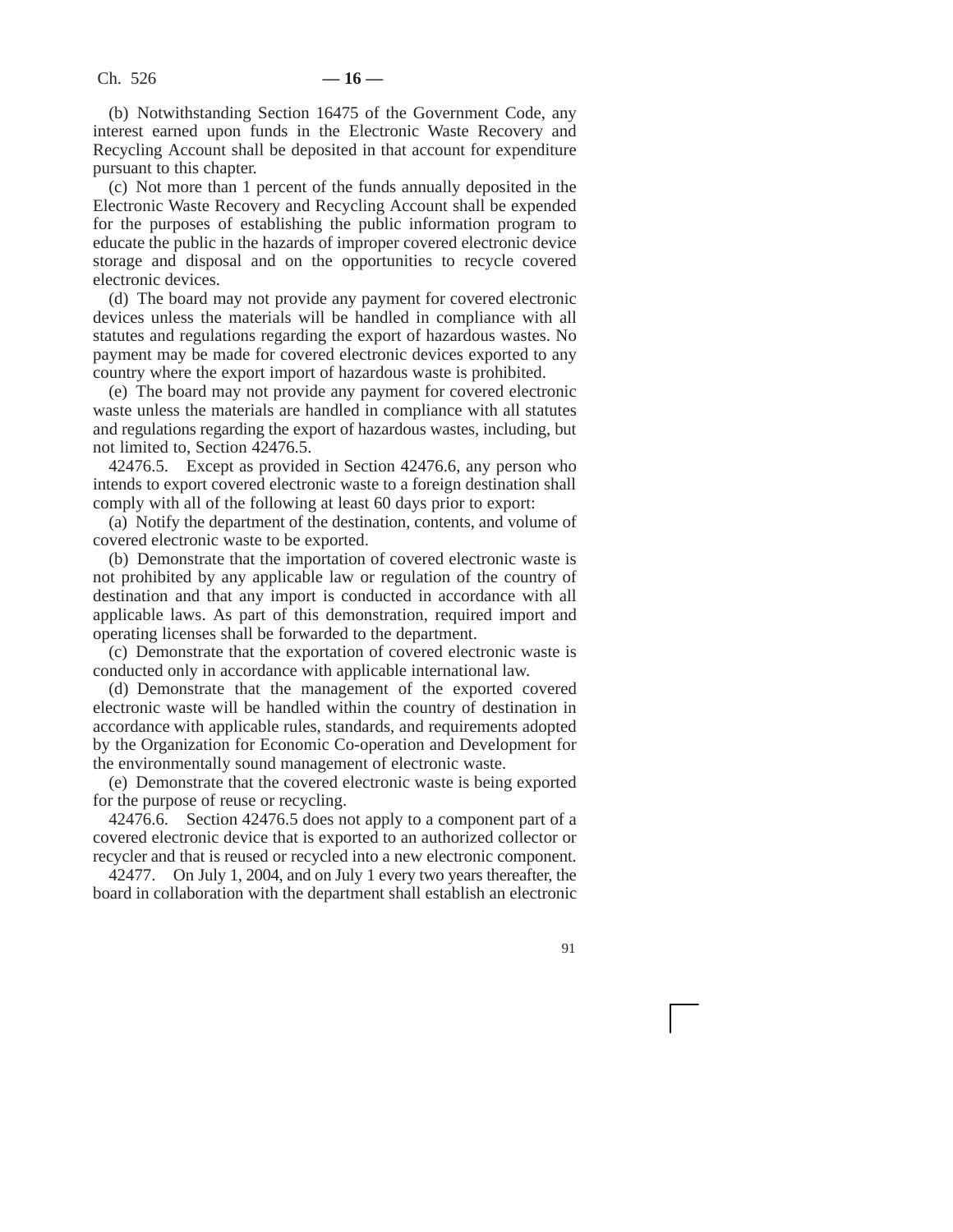waste recovery payment schedule for covered electronic wastes generated in this state to cover the net cost for an authorized collector to operate a free and convenient system for collecting, consolidating and transporting covered electronic wastes generated in this state. The board shall make the electronic waste recovery payments either directly to an authorized collector or to a covered electronic waste recycler for payment to an authorized collector pursuant to this article.

42478. On July 1, 2004, and on July 1 every two years thereafter, the board, in collaboration with the department shall establish a covered electronic waste recycling payment schedule for covered electronic wastes generated in this state to cover an electronic waste recycler's net cost to receive, process, and recycle a covered electronic device from an authorized collector. The board shall make the electronic waste recycling payments to a covered electronic waste recycler pursuant to this article.

42479. (a) (1) The board shall make electronic waste recovery payments and electronic waste recycling payments for the collection and recycling of covered electronic waste to an authorized collector or covered electronic waste recycler, respectively, upon receipt of a completed and verified invoice submitted to the board by the authorized collector or recycler in the form and manner determined by the board.

(2) To the extent authorized pursuant to Section 42477, a covered electronic waste recycler shall make the electronic waste recovery payments to an authorized collector upon receipt of a completed and verified invoice submitted to the recycler by the authorized collector in the form and manner determined by the board.

(b) An e-waste recycler is eligible for a payment pursuant to this section only if the e-waste recycler meets all of the following requirements:

(1) The e-waste recycler is in compliance with applicable requirements of Article 6 (commencing with Section 66273.70) of Chapter 23 of Division 4.5 of Title 22 of the California Code of Regulations.

(2) The e-waste recycler demonstrates to the board that any facility utilized by the e-waste recycler for the handling, processing, refurbishment, or recycling of covered electronic devices meets all of the following standards:

(A) The facility has been inspected by the department within the past 12 months and had been found to be operating in conformance with all applicable laws, regulations and ordinances.

(B) The facility is accessible during normal business hours for unannounced inspections by state or local agencies.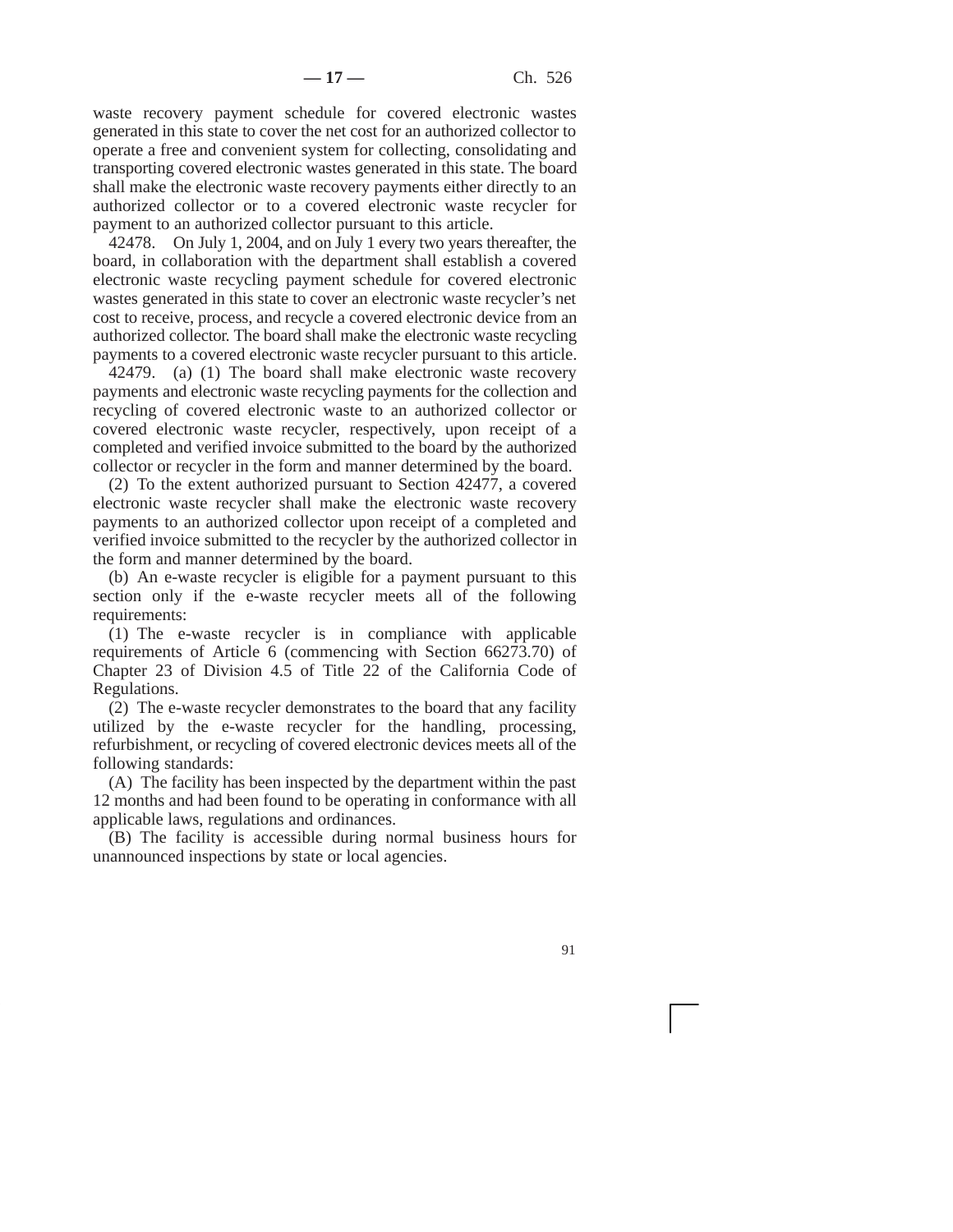(C) The facility has health and safety, employee training, and environmental compliance plans and certifies compliance with the plans.

(D) The facility meets or exceed the standards specified in Chapter 1 (commencing with Section 1171) of Part 4 of Division 2 Division 4 (commencing with Section 3200), and Division 5 (commencing with Section 6300), of the Labor Code or, if all or part of the work is to be performed in another state, the equivalent requirements of that state.

#### Article 7. State Agency Procurement

42480. (a) A state agency that purchases or leases covered electronic devices shall require each prospective bidder, to certify that it, and its agents, subsidiaries, partners, joint venturers, and subcontractors for the procurement, have complied with this chapter and any regulations adopted pursuant to this chapter, or to demonstrate that this chapter is inapplicable to all lines of business engaged in by the bidder, its agents, subsidiaries, partners, joint venturers, or subcontractors.

(b) Failure to provide certification pursuant to this section shall render the prospective bidder and its agents, subsidiaries, partners, joint venturers, and subcontractors ineligible to bid on the procurement of covered electronic devices.

(c) The bid solicitation documents shall specify that the prospective bidder is required to cooperate fully in providing reasonable access to its records and documents that evidence compliance with this chapter.

(d) Any person awarded a contract by a state agency that is found to be in violation of this section is subject to the following sanctions:

(1) The contract shall be voided by the state agency to which the equipment, materials, or supplies were provided.

(2) The contractor is ineligible to bid on any state contract for a period of three years.

(3) If the Attorney General establishes in the name of the people of the State of California that any money, property, or benefit was obtained by a contractor as a result of violating this section, the court may, in addition to any other remedy, order the disgorgement of the unlawfully obtained money, property, or benefit in the interest of justice.

Article 8. Inapplicability of Chapter

42485. The board or the department shall not implement this chapter if either of the following occur: